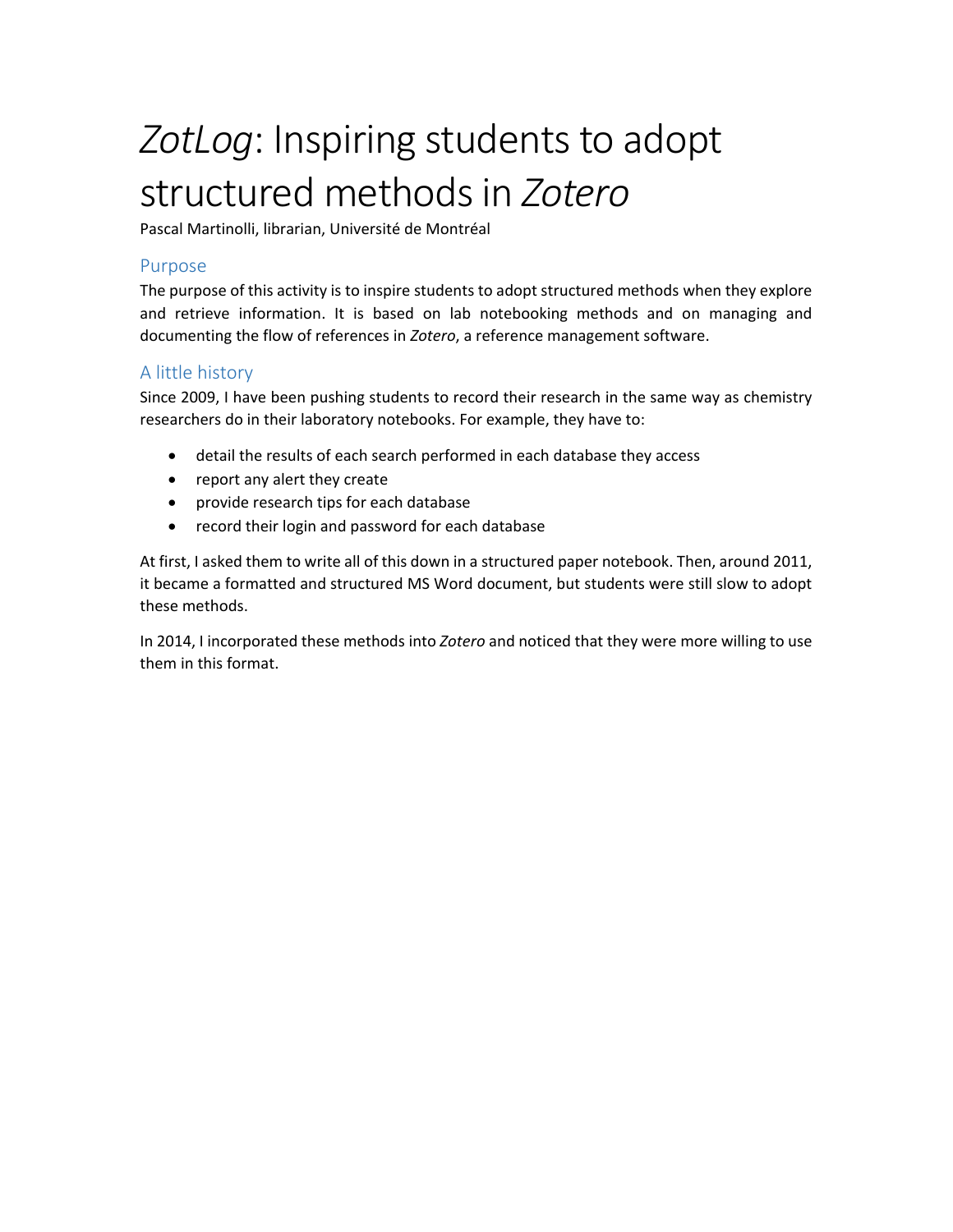#### How it works

In their *Zotero* library, students add a new collection tree next to their own collections. The root of this collection tree is called *ZotLog*. It contains collections of references and collections of stand-alone notes.

#### Collections of references

Their purpose is to manage the flow of references. The two most important ones are:

- **To assess**: contains all the new references arriving in the Zotero library. It is like a filter, or a port of entry for each reference. Only the ones that fit the topic studied go forward.
- Not interesting: contains the references that students retrieved but that, for numerous reasons, are not usable in their work. Instead of deleting them, I strongly suggest that they keep a record of what they have already assessed and rejected. I use the allegory of non-conclusive experiments in science.

If they want to personalize further, they can also use collections such as: **To read (soon)**, **To blog**, **To show to my supervisor**, etc.

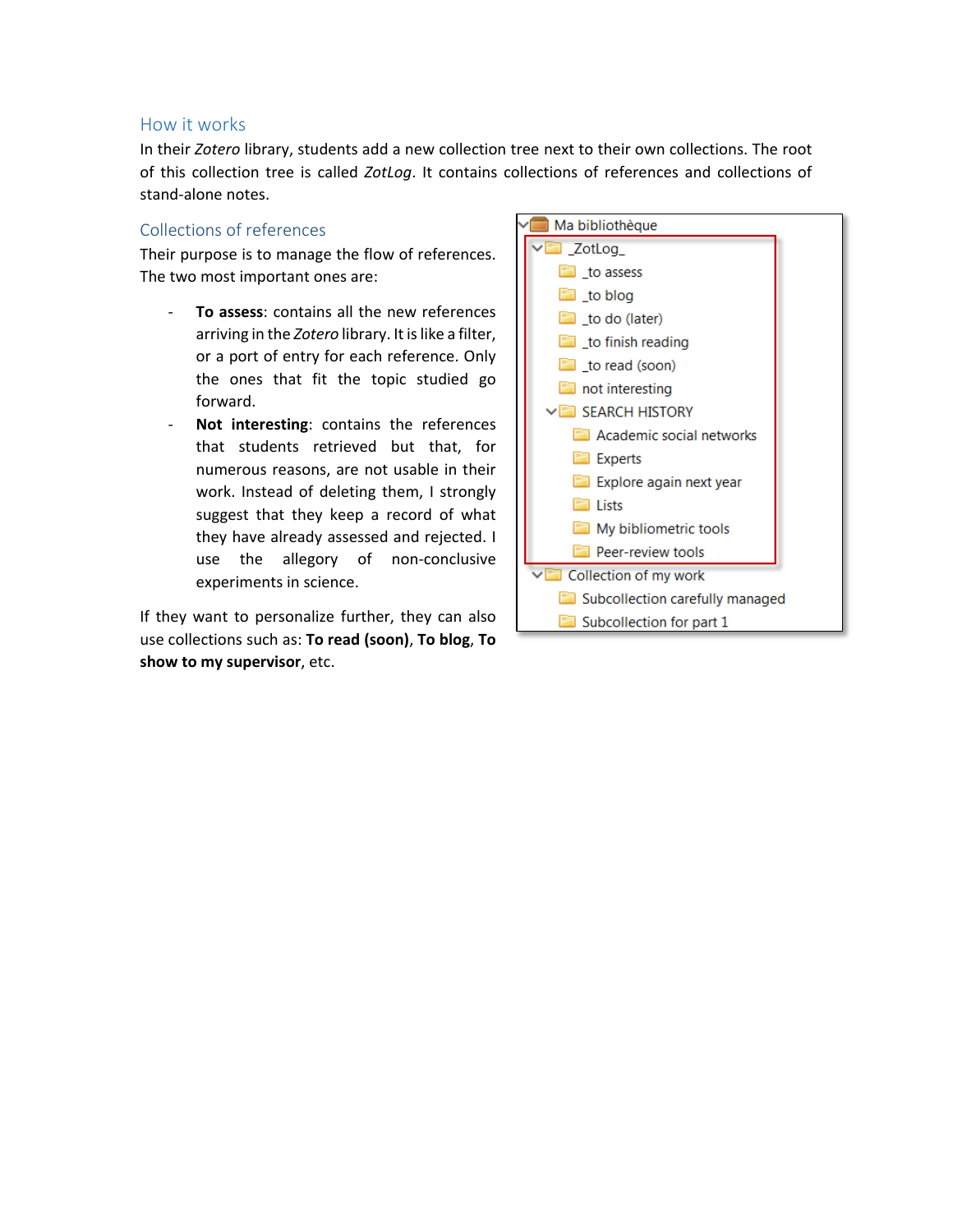#### Collections of stand-alone notes

A collection called *SEARCH HISTORY* is created. It contains a lot of stand-alone notes.

Each stand-alone note contains a detailed record of a queried resource:

- URL, login and password
- How the resource was used, which keywords were used, which boxes were checked, which links were browsed, etc.
- What was successful and what was not
- Whether an alert was created
- Tips on the resource

Most of the stand-alone notes describe a database or an online resource, but they can be used to record:

- lists of successful keywords for searches
- lists of favourite call numbers (LC and Dewey classifications)
- experts on the topic studied (with comments)
- publishers and journals to follow
- publishers and journals to avoid
- contact information of the liaison librarian
- list of academic social networks
- etc.

Students can download and reuse a ZotLog collection containing hundreds of stand-alone notes at <https://www.zotero.org/groups/zotlog> (in French). When they download this collection, students can then go through all the notes already created for a sample research subject and edit them based on their own research subject.

#### **Notes**

I thank the students of the PLU6058 seminar for their valuable feedback that has helped me improve this tool over the years.

This activity was first posted on the blog *Tribune CI*  [https://tribuneci.wordpress.com/2016/10/11/zotlog-structurer-son-parcours-de-recherche](https://tribuneci.wordpress.com/2016/10/11/zotlog-structurer-son-parcours-de-recherche-avec-zotero/)[avec-zotero/](https://tribuneci.wordpress.com/2016/10/11/zotlog-structurer-son-parcours-de-recherche-avec-zotero/)

# **Google Scholar** 2018-01-02

http://scholar.google.com

login: / password:

"jeux de rôles" OR "jeu de rôles" OR "jeux de rôle" : not had

"donjons et dragons" OR "donjons & dragons" OR "dungeons & dragons" OR "dungeons and dragons" : good

"role playing game" OR "roleplaying game" OR "roleplaying games" OR "role playing games" : good but a lot

no alert was created

In GS, I prefer setting-up alerts on scholars, not on topics

Cannot filter by peer-review (assess yourself!)